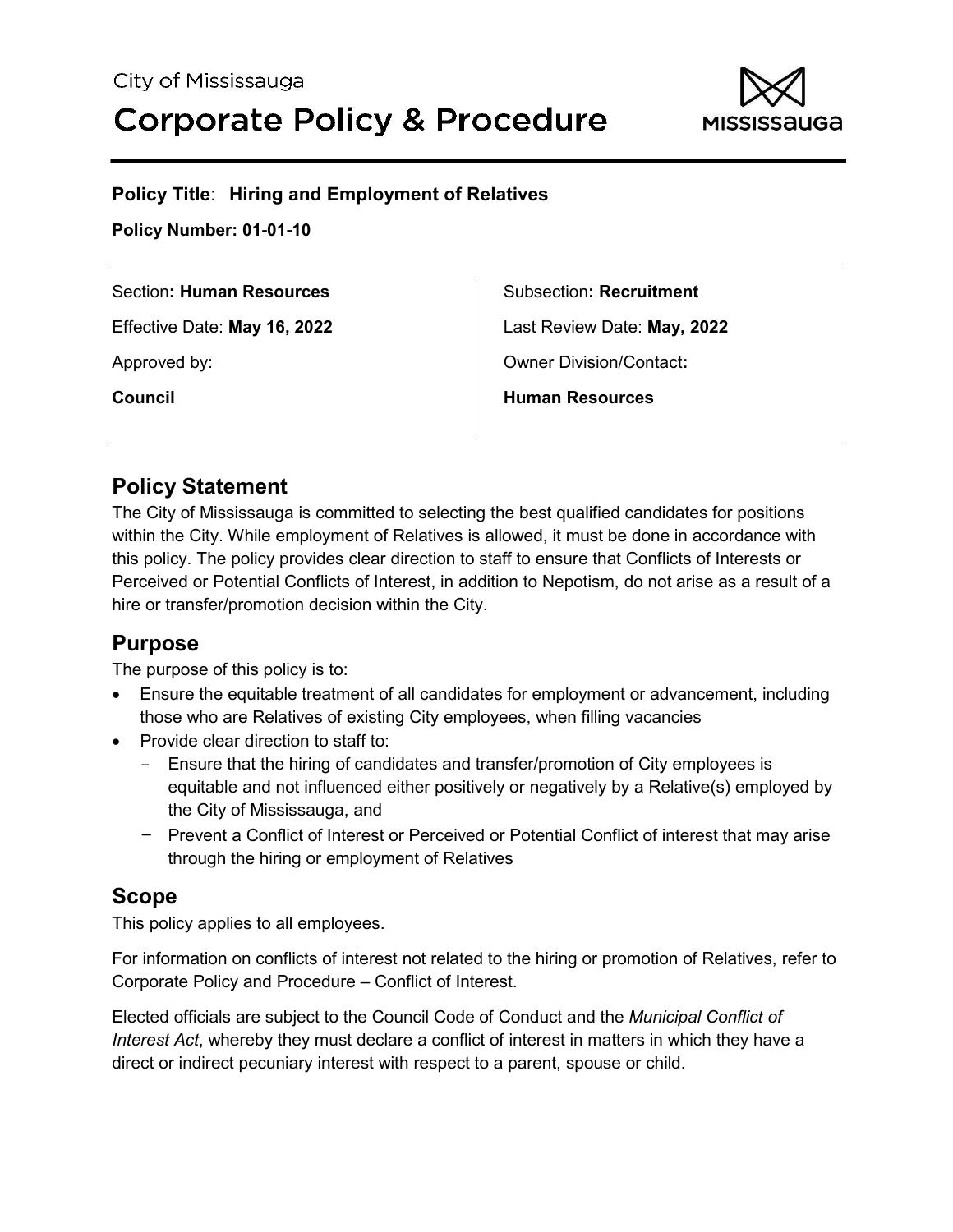For the purposes of this policy, Election Workers are not considered City employees and their hiring is not subject to this policy.

Employees who were in a Supervisory Relationship with a Relative when this policy came into effect on March 30, 2011 are exempted under this policy, provided the Supervisory Relationship still exists.

# **Legislative Authority**

All applicants and City employees are given an equal opportunity for employment and will be treated in accordance with the provisions of the Ontario *Human Rights Code*, the *Accessibility for Ontarians with Disabilities Act* and any other applicable legislation.

# **Definitions**

For the purpose of this policy:

A "Conflict of Interest" under this policy includes a situation where:

- A Supervisory Relationship occurs between Relatives
- A City employee directly or indirectly influences the selection and hiring process in which their Relative is a candidate, and
- A City employee has not excluded themselves from any hiring process where a Relative is a candidate

"Nepotism" is the practise of using power or influence to favour relatives or friends.

A "Perceived or Potential Conflict of Interest" occurs where a Supervisory Relationship does not exist but, after an internal assessment, there is the appearance of competing interests that may interfere or undermine the employees' ability to fulfill their responsibilities. For example, being in a position to use information or resources, which are available solely through their employment, for the purpose of benefiting another employee.

"Relative" includes any of the following, whether related by marriage or a common-law relationship:

- Spouse
- Parent, step-parent and legal guardian
- Children and step-children
- Father/mother-in-law, brother/sister-in-law, son/daughter-in-law
- Siblings, including step siblings and half siblings
- Nieces and nephews
- Aunts and uncles
- Cousins, and
- Grandparents and grandchildren, including step grandparents/grandchildren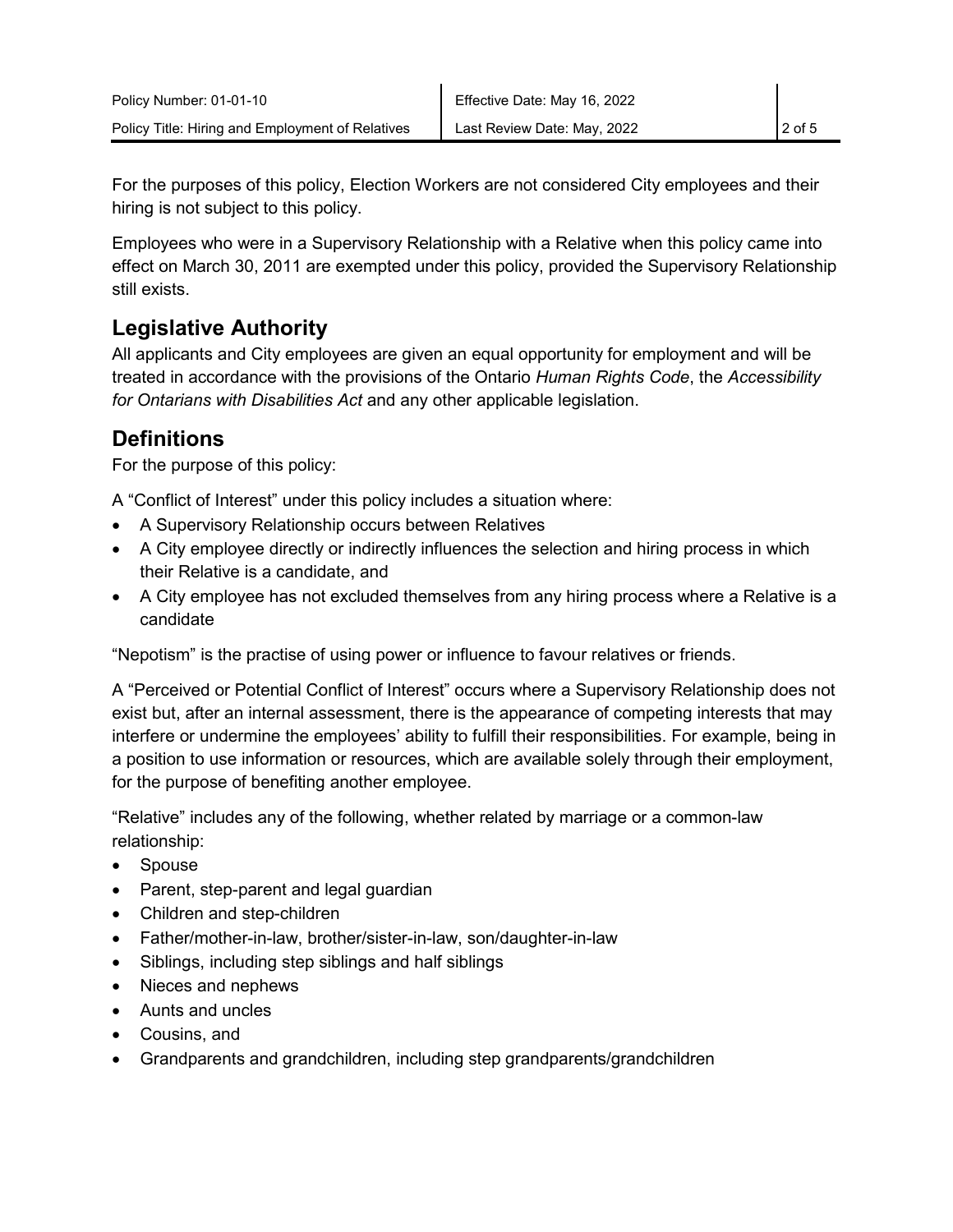A "Supervisory Relationship" is an employment relationship, either permanent or temporary, where one employee has direct or indirect authority or influence over another employee's employment through decisions, recommendations or judgements related to hiring, transfer/ promotion, evaluation, compensation, discipline, performance appraisals, salary negotiations, assignment of duties and/or approval of overtime. An "indirect reporting relationship" occurs when one employee is more than one level above the other employee and exercises authority or influence over the other employee's employment as above (e.g. an employee in the position of Supervisor, Community Programs has an indirect reporting relationship to the Director, Recreation, who is two levels above the Supervisor).

## **Eligibility of Relatives to be Hired for Employment**

Nepotism goes against the City of Mississauga's commitment to equity, diversity and inclusion. The City is committed to eliminating barriers to employment and providing all employees an opportunity to rise to their fullest potential. Hiring managers and supervisors must seek talent that will fulfill a role based on full consideration of an applicant's skills, abilities, knowledge, work experience and demonstration of core competencies related to the job.

A Relative of a City employee may be considered for initial employment with the City or for a transfer/promotion to fill a job vacancy provided that:

- A complete application/resume has been received by the City
- The candidate's employment application has identified any Relatives working for the City or any Relatives who are elected officials
- The candidate has been screened and the application for employment has been processed in accordance with this policy and Corporate Policy and Procedure – Human Resources – Employee Recruitment, and
- Hiring of the Relative will not result in a Supervisory Relationship, direct or indirect
- Note: Referring a candidate (Relative or not) to apply through the normal recruitment process is not a Conflict of Interest

Where a Supervisory Relationship does not exist, but a Relative relationship has been determined to be a Perceived or Potential Conflict of Interest as a result of hire or transfer of an employee, including an acting assignment, the Hiring Manager and HR Representative will assess the situation and determine whether or not there is a Conflict of Interest or a Perceived or Potential Conflict of Interest. Their assessment will be reviewed by the applicable Divisional Director or designate and the Manager, Talent Acquisition.

If a Relative relationship is deemed a Conflict of interest or a Perceived or Potential Conflict of Interest, the hiring or transfer will not occur.

For further clarity, a candidate cannot be hired/transferred/promoted or granted an acting assignment to a division or department where their Relative relationship constitutes a Conflict of Interest based on a Supervisory Relationship or an indirect reporting relationship.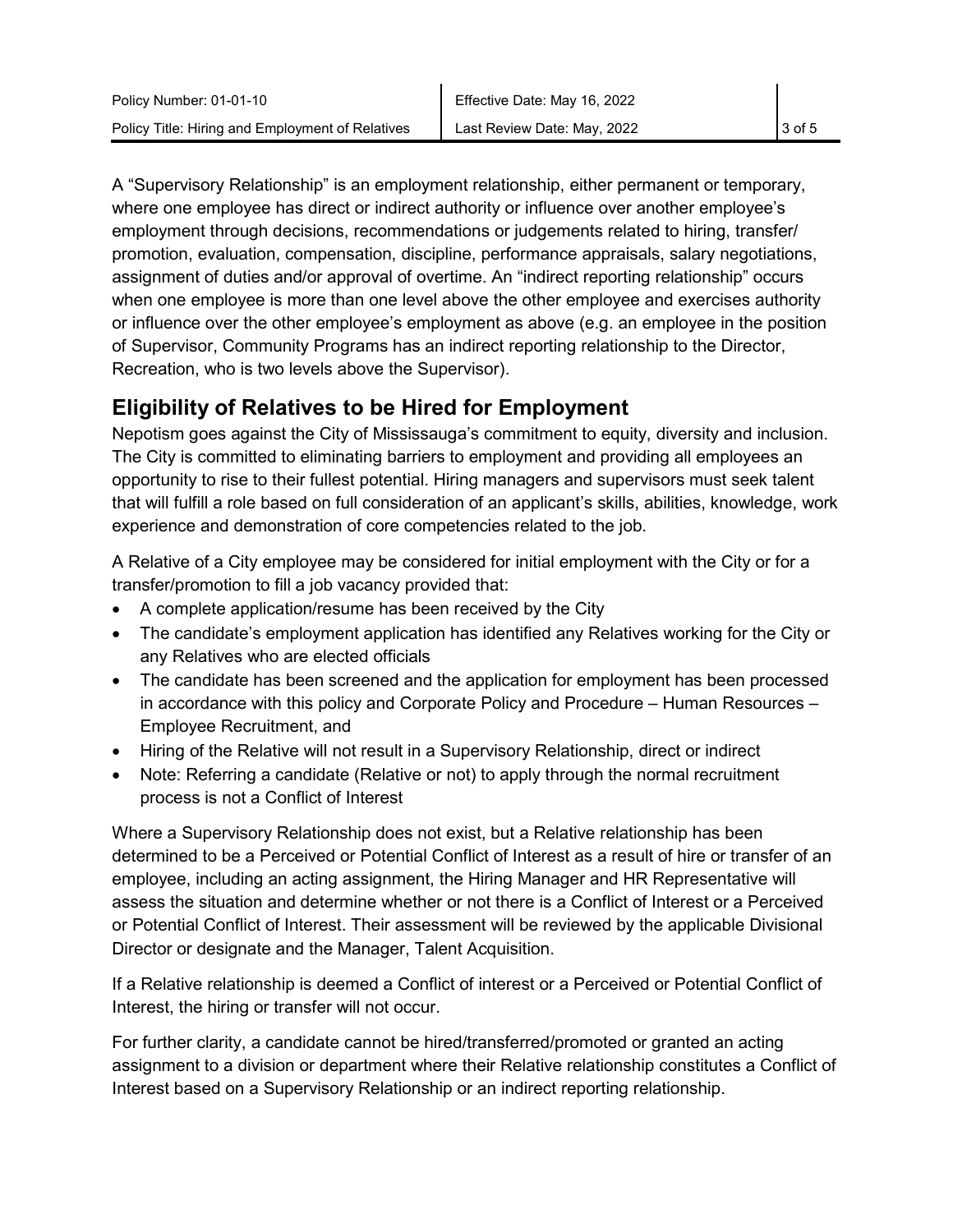Decisions and actions taken as a result of each assessment must be documented and filed in both the employee file and recruitment file.

# **Change in Employee Relationships**

In the event of a new Relative relationship arising between two City employees as the result of an event such as marriage, the employees must immediately disclose this to their supervisor/ manager. The supervisor/manager must immediately disclose the information to the applicable HR Representative. If at any time the supervisor/manager and/or HR Representative becomes aware of a change in a Relative relationship, the situation must be assessed.

If the Relative relationship is deemed to be a Conflict of interest or a Perceived or Potential Conflict of interest, the applicable Divisional Director or designate and the HRBPM will work with the supervisor/manager, HR Representative and staff to take appropriate measures and provide options to remedy the situation.

These options include, but are not limited to:

- Reassignment of either employee within the same division, where permitted by this policy, or
- Lateral transfer to a comparable position in another division within the City

Approvals, options and actions taken as a result of an assessment must be documented and filed in both the employee file and recruitment file.

# **Working for Elected Officials**

An applicant for a position that provides direct support to an elected official is ineligible if the applicant is a Relative of that particular elected official. The "Employment of Council Relatives/ Family Members" section of the Council Code of Conduct provides additional direction with respect to Relatives and elected officials.

# **Compliance**

Any employee who violates this policy will be subject to appropriate disciplinary action, up to and including termination of employment. Union employees will be disciplined subject to any applicable provisions of their particular collective agreement.

# **Exceptions**

Exceptions to this policy may be made only on the approval of the Manager, Talent Acquisition and Director, Human Resources, who will consult with the applicable commissioner.